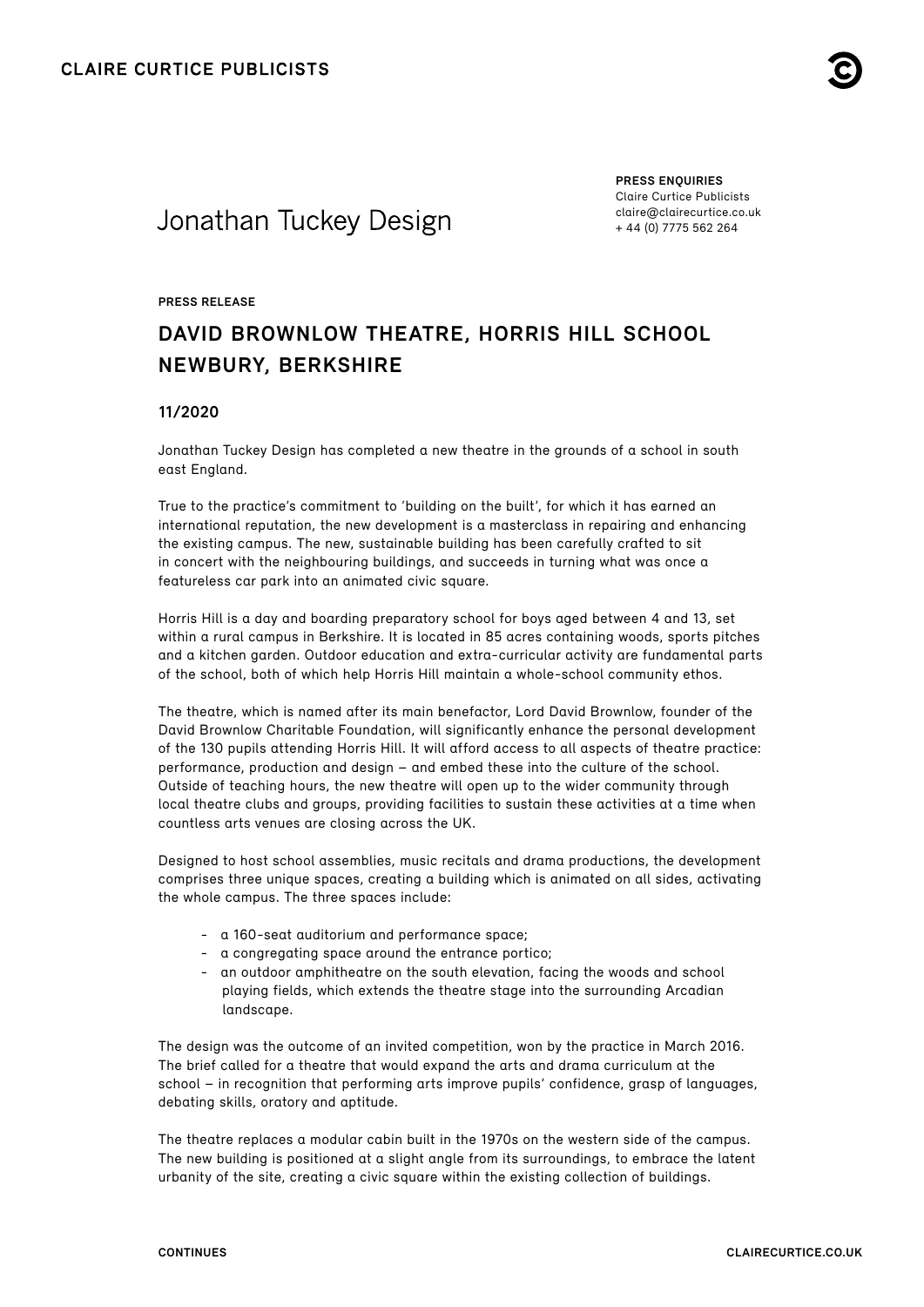## **CLAIRE CURTICE PUBLICISTS**



Jonathan Tuckey Design has employed natural materials to create a passively ventilated theatre which sits harmoniously within the wooded setting of the campus. It is constructed of cross-laminated timber (CLT), an engineered wood structural system, and clad with Viroc wood fibre panelling. The CLT frame was chosen for its cost effectiveness and to reduce construction time on site; its specification has ensured a saving of 40 tonnes of CO2 compared to traditional blockwork.

The theatre draws from its surroundings not by replication of the local vernacular, but by being consciously distinct in materiality and structure. However, the warm red hue of the Viroc elevations roots the theatre in among the earthy brick of the neighbouring Victorian buildings and more recent additions.

The design is innovative in its use and articulation of sheet materials and flat surfaces. The Viroc was machine cut off-site from sheets to reduce waste, and pieced together by hand as one object of joinery.

A tall portico structure announces the theatre from the main point of arrival to the north and activates the new civic square in front. It will be used as a billboard to announce theatre productions and functions as an assembly space for small groups of pupils.

Inside, the CLT frame is left exposed and lined with beech battens of varying depths to reference the articulation of the external façade. The repetition of battens is more regimented at the base to emphasise the solidity of the structure, and diffused as it ascends to create a sense of a firmament in the upper part of the theatre. Light grey acoustic panels are introduced throughout to absorb sound and prevent echoes.

The undulating ceiling, finished in a deep dark blue to represent the night sky, has been acoustically modelled to project sound from the stage into the auditorium. The floor is black polished Viroc, cut into a pattern to reference the ornate stone floors of Renaissance churches.

The arrival sequence is through an entrance lobby, acoustic threshold and entrance corridor into the auditorium with the stage, backstage area and loading bay to the rear. Storage and toilets are concealed beneath the raked seating accessed from the entrance lobby.

The project draws inspiration from Christine Boyer's book, The City of Collective Memory, in its recognition that the theatre will be a stage set for everyday life. The design borrows historical motifs such as the standing stalls of Tudor theatre, classical theatre proscenium and colonnade, as well as motifs from Renaissance ecclesiastical architecture.

#### Jonathan Tuckey, Director, Jonathan Tuckey Design, said:

"It feels rare to me to have experienced such alignment between all those involved in the creation of this theatre. The headmaster and governors' visionary commitment to the role of theatre in the heart of the school was an inspring genesis to this project. From that point on, the theatre was the result of really fruitful collaboration between client, pupils, teachers, donors, design and construction teams. There were, of course, obstacles along the way: fundraising, Brexit, insolvencies, tempestuous rain, a pandemic – all of which only heighten the pleasure of seeing the building in use. For our part we are very proud to have united the two parts of the school campus with a building for congregating, whether on the amphitheatre steps in the sun or in the auditorium for a concert."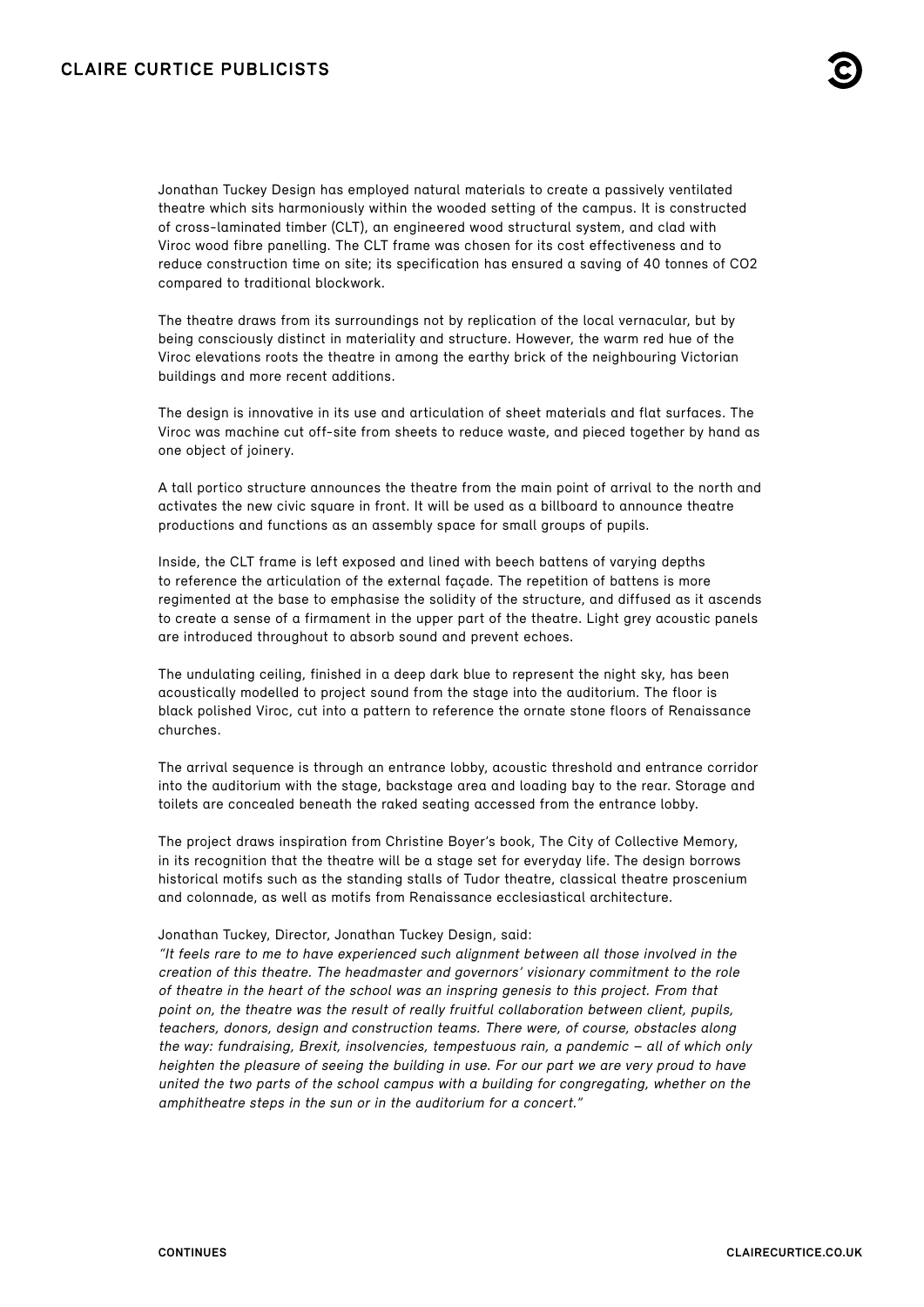

#### Giles Tollit, Headmaster, Horris Hill, said:

"It is a fabulous building, and it has already significantly enhanced the quality of the education we are providing – not just the drama, but also lectures: staff are beginning to explore the technical capabilities and the standard of the in-house lectures is rising every day. A recent event saw the top three years spellbound by a great lecture on (of all things) West Side Story, that weaved video, music and stills, as well as the member of staff speaking on stage, with two boys in the technical box working the buttons – utterly brilliant."

#### Marina Lund, Chair, Horris Hill Governors, said:

"Horris Hill has never lacked ambition. For a small, all-boys prep school nestled in the Berkshire countryside, it has consistently 'punched above its weight'. It is school that celebrates the individual and allows boys to grow and develop, supported yet challenged, in all aspects of the curriculum. Jonathan Tuckey Design immediately grasped the sense of community at Horris Hill and the binding presence that a theatre could bring to the school. It has been a collaborative and rewarding process. The new theatre is contemporary, but sits well within the surrounding Victorian buildings, and its simplicity reflects the ethos of the school. Already in constant use, it is a phenomenal resource for the school and the local community."

#### **Press enquiries:**

Claire Curtice Publicists [mail@clairecurtice.co.uk](mailto:mail@clairecurtice.co.uk?subject=Jonathan Tuckey Design - David Brownlow Theatre) + 44 (0)7775 562264

### **NOTES TO EDITORS**

| Address:                      | Newtown, Newbury, Berkshire, RG20 9DJ                          |
|-------------------------------|----------------------------------------------------------------|
| Project area:                 | 528m <sup>2</sup> (theatre, amphitheatre, colonnade, portico)  |
| Theatre internal area:        | 320m <sup>2</sup>                                              |
| <b>Construction value:</b>    | £1,742,790                                                     |
| Cost per sqm:                 | £3,300 per $m^2$                                               |
| Project schedule:             | March 2016 - Sept 2020                                         |
| <b>Construction:</b>          | Aug 2019 - Sept 2020                                           |
| Architects:                   | Jonathan Tuckey Design                                         |
| Design team:                  | Jonathan Tuckey, Peter Youthed, Rob Leechmere, James Moore,    |
|                               | Molly Wheeler, Matthew Farrer, Belen Salgado, Rohullah Kazemi, |
|                               | Waheed Kazemi                                                  |
| <b>Project architects:</b>    | James Moore and Rob Leechmere                                  |
| <b>Structural engineers:</b>  | <b>Webb Yates Engineers</b>                                    |
| <b>M&amp;E:</b>               | Skelly and Couch Ltd                                           |
| Theatre consultant:           | Charcoalblue                                                   |
| QS:                           | Marstan BDB LLP                                                |
| Contractor:                   | <b>Vale Southern Construction Ltd</b>                          |
| Joinery:                      | <b>Peak Carpentry</b>                                          |
| <b>Competition organiser:</b> | RedBook Agency                                                 |
| Photography:                  | © Nick Dearden, © Jim Stephenson                               |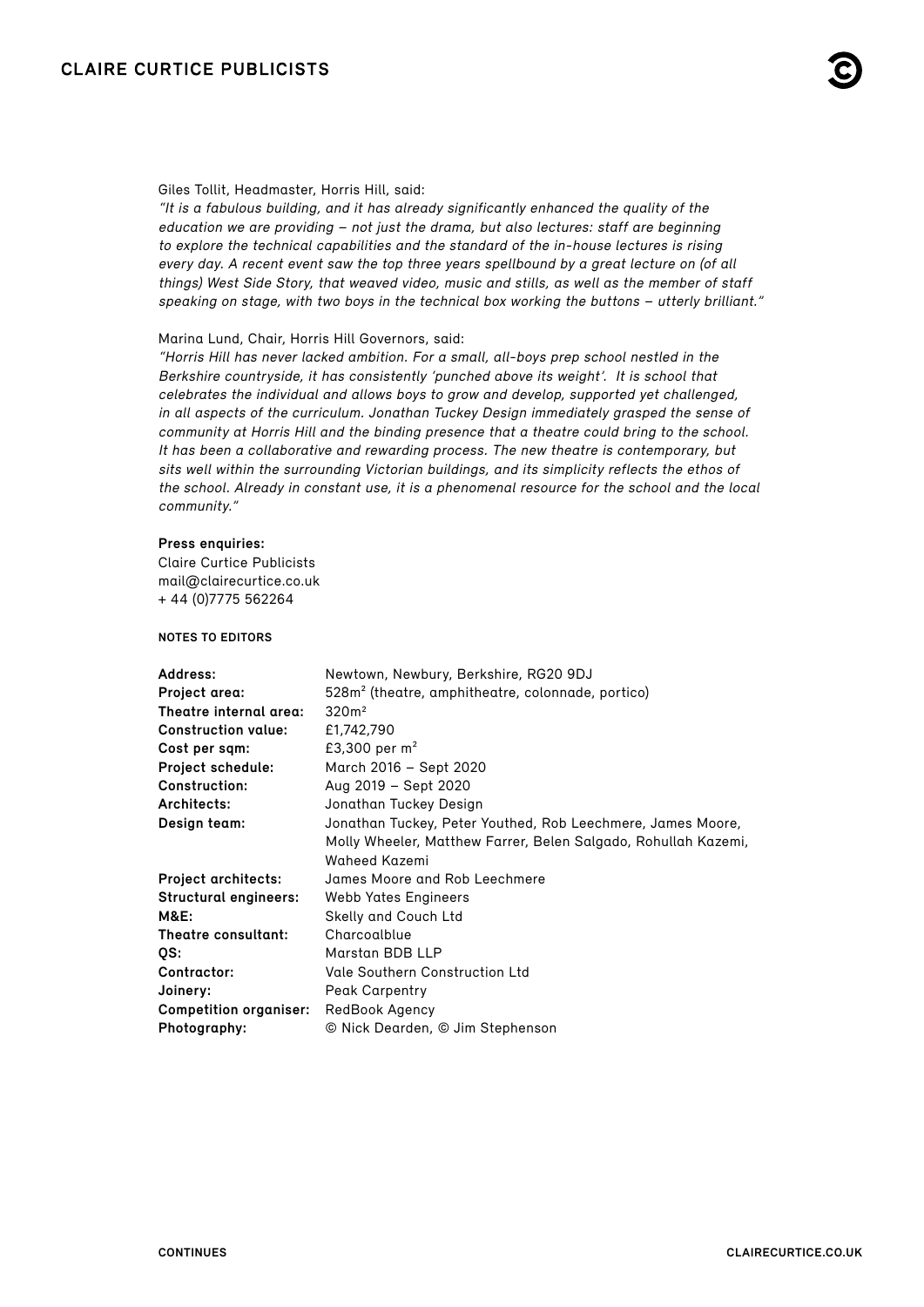#### **Jonathan Tuckey Design**

Jonathan Tuckey founded the award-winning London practice in 2000. Jonathan Tuckey Design, now a team of 16, has garnered an international reputation for working with existing buildings and structures. The studio has expertise in combining contemporary design with layers of built heritage, to explore the ways in which old and new can co-exist and elevate one another.

JTD embraces an architecture of change, grounded in an acute awareness of style and context. The considered juxtaposition of contemporary elements with original features creates a dialogue between different eras, and allows buildings to take on new purpose. Reusing existing built stock is the most sustainable approach to the development of our cities and countryside, and fosters a sense of collective heritage.

Projects for individual homes, including Collage House (2011), The Yard, Dulwich (2014) and Egg, Knightsbridge (2015), have led to the development of a clear set of principles and approaches towards working with historic and modern architecture, which has resulted in larger scale commercial commissions, including Wachthuus, Switzerland (2020), Nossenhaus, Switzerland (2016), Gasholders, King's Cross, London (2018) and Michelberger Hotel, Berlin (2018).

The practice has always been active in the cultural and education sectors, with the refurbishment of Unicorn Primary School (2004) and the development of an after-school activities centre for Wilberforce Primary School (2011). The Southbank Centre Archive in the Royal Festival Hall – a free-standing, self-supporting structure which puts the work of the archivists on public display – is the practice's most visible contribution to the arts.

A focus on materials, craftsmanship and proportion, and sensitivity to the soulfulness and idiosyncrasies of historic architecture, led to the establishment of Building on the Built in 2016. The programme of exhibitions and talks explores unfamiliar architectural responses to existing structures from around the world and close to home. The series is hosted in the practice's studio, which is the conversion of a former west London pub into studio, gallery and lecture space (2017).

#### **[jonathantuckey.com](http://www.jonathantuckey.com)**